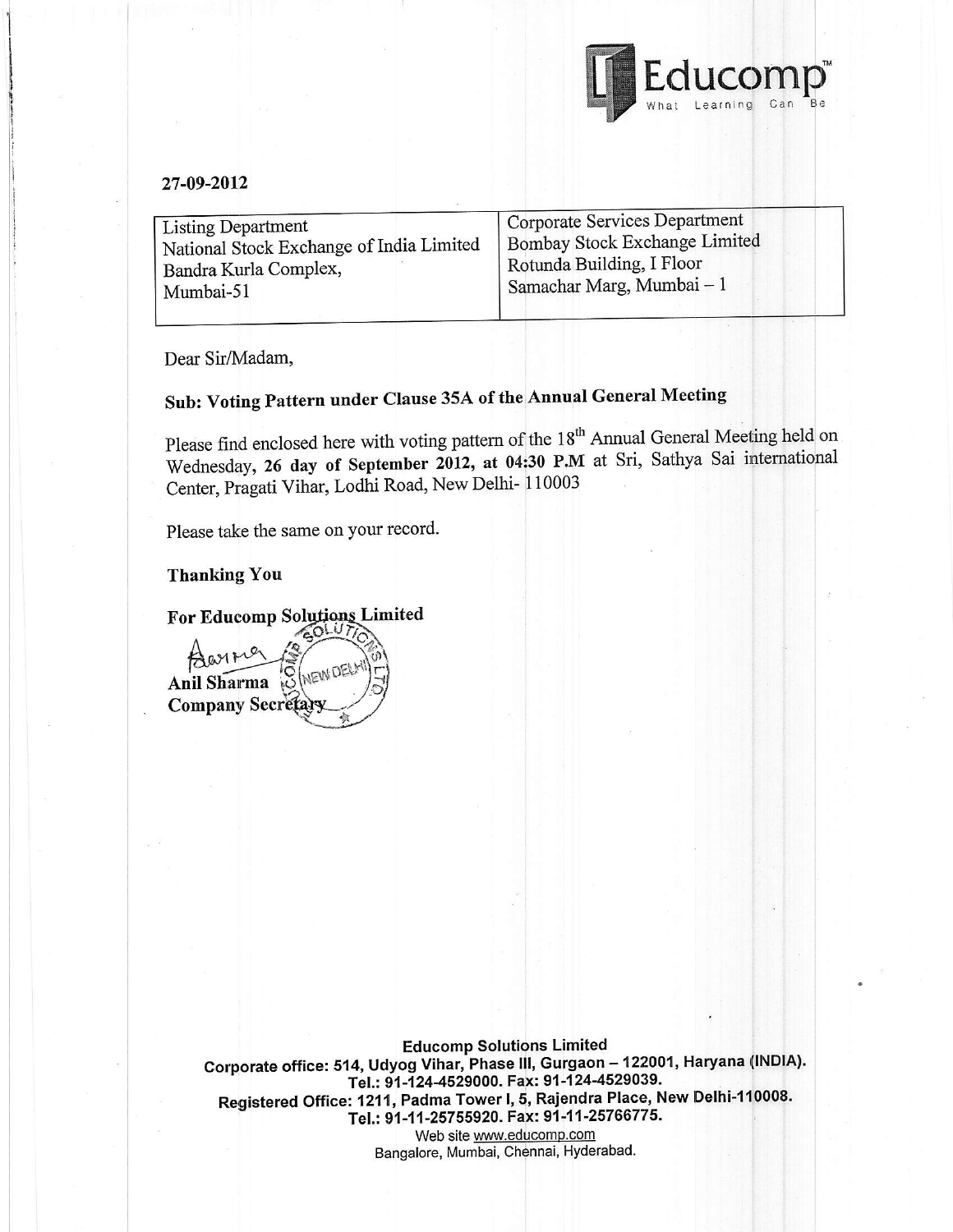

"l

 $\sqrt{\frac{2}{3}}$ 

 $\frac{1}{2}$ -;/

 $*$ 

### VOTING PATTERN IN TERMS OF CLAUSE 35A OF THE LISTING **AGREEMENT**

| Date of AGM                              | Wednesday, September 26 <sup>th</sup> , 2012 |  |  |
|------------------------------------------|----------------------------------------------|--|--|
| Total No. of Shareholders on record Date | 149341                                       |  |  |

## NO. OF SHAREHOLDERS PRESENT IN THE MEETING EITHER IN PERSON OR THROUGH PROXY:

| <b>Promoters and Promoter Group:</b> |      |  |
|--------------------------------------|------|--|
| Public:                              | 3027 |  |

# NO. OF SHAREHOLDERS ATTENDED THE MEETING THROUGH VIDEO CONFERENCING: Not Arranged

| <b>Promoters and Promoter Group:</b> |  |
|--------------------------------------|--|
| Public:                              |  |

#### (Agenda-wise)

| Item<br>No     | Detail of the Agenda:                                                                                                                   | <b>Resolutio</b><br>n<br>required:<br>(Ordinary<br>/Special) | Mode of voting:<br>(Show<br>0f<br>hands/Poll/Postal<br>ballot/E-voting) | <b>Remarks</b>                        |
|----------------|-----------------------------------------------------------------------------------------------------------------------------------------|--------------------------------------------------------------|-------------------------------------------------------------------------|---------------------------------------|
|                | Adoption of Annual Accounts<br>along with Director's Report<br>and Auditor's Report for the<br>period ended 31 <sup>st</sup> March 2012 | Ordinary                                                     | Show of hands                                                           | Passed With<br>Requisites<br>Majority |
| $\overline{2}$ | Declaration of final dividend<br>$(a)$ 0.30 paise per Equity Share                                                                      | Ordinary                                                     | Show of hands                                                           | Passed With<br>Requisites<br>Majority |
| 3              | Dr.<br>of<br>Re-appointment<br>Shayama Chona as Director<br>liable to retire by rotation.                                               | Ordinary                                                     | Show of hands                                                           | Passed With<br>Requisites<br>Majority |
| $\overline{4}$ | Re-appointment of Mr. Shonu<br>Chandra as Director liable to<br>retire by rotation.                                                     | Ordinary                                                     | Show of hands                                                           | Passed With<br>Requisites<br>Majority |

**Educomp Solutions Limited** Corporate office: 514, Udyog Vihar, Phase III, Gurgaon -- 122001, Haryana (INDIA). Tel.: 91-124-4529000. Fax: 91-124-4529039. Registered Office: 1211, Padma Tower I, 5, Rajendra Place, New Delhi-110008.<br>Early 24, 25766776 Tel.: 91-11-25755920. Fax: 91-11-25766775. Web site www.educomp.com

Bangalore, Mumbai, Chennai, Hyderabad.